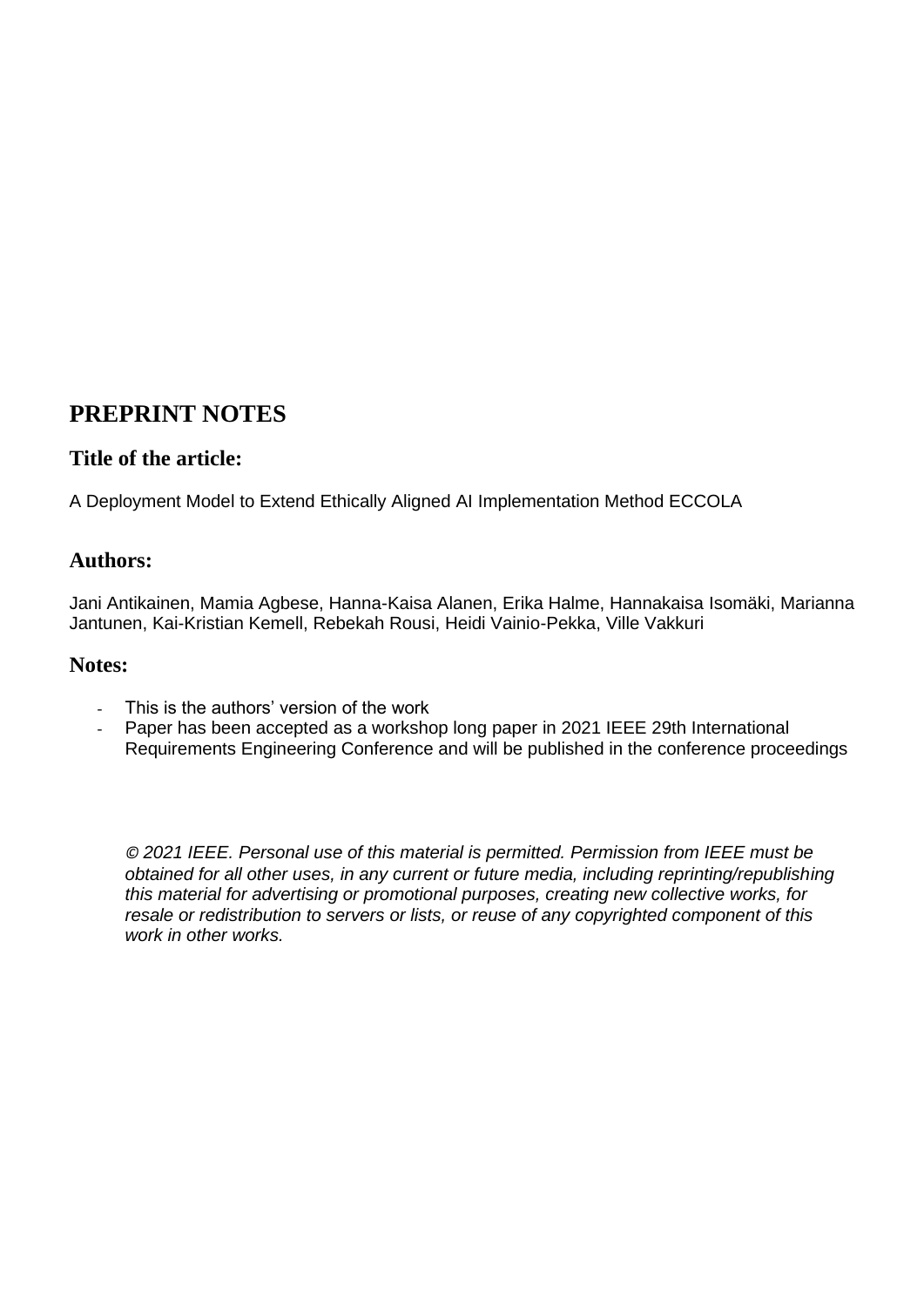# A Deployment Model to Extend Ethically Aligned AI Implementation Method ECCOLA

Jani Antikainen *Faculty of Information Technology University of Jyväskylä* Jyväskylä, Finland 0000-0003-3367-0492

Erika Halme *Faculty of Information Technology University of Jyväskylä* Jyväskylä, Finland 0000-0003-0750-1580

Kai-Kristian Kemell *Faculty of Information Technology University of Jyväskylä* Jyväskylä, Finland 0000-0002-0225-4560

Ville Vakkuri *Faculty of Information Technology University of Jyväskylä* Jyväskylä, Finland 0000-0002-1550-1110

Mamia Agbese *Faculty of Information Technology University of Jyväskylä* Jyväskylä, Finland mamia.o.agbese@jyu.fi

Hannakaisa Isomäki *Faculty of Information Technology University of Jyväskylä* Jyväskylä, Finland 0000-0002-6021-3118

Rebekah Rousi *Faculty of Information Technology University of Jyväskylä* Jyväskylä, Finland 0000-0001-5771-3528

Hanna-Kaisa Alanen *Faculty of Information Technology University of Jyväskylä* Jyväskylä, Finland 0000-0002-8797-3432

Marianna Jantunen *Faculty of Information Technology University of Jyväskylä* Jyväskylä, Finland 0000-0002-8991-150X

Heidi Vainio-Pekka *Faculty of Information Technology University of Jyväskylä* Jyväskylä, Finland 0000-0002-9736-3400

*Abstract* **—** *There is a struggle in Artificial intelligence (AI) ethics to gain ground in actionable methods and models to be utilized by practitioners while developing and implementing ethically sound AI systems. AI ethics is a vague concept without a consensus of definition or theoretical grounding and bearing little connection to practice. Practice involving primarily technical tasks like software development is not aptly equipped to process and decide upon ethical considerations. Efforts to create tools and guidelines to help people working with AI development have been concentrating almost solely on the technical aspects of AI. A few exceptions do apply, such as the ECCOLA method for creating ethically aligned AI -systems. ECCOLA has proven results in terms of increased ethical considerations in AI systems development. Yet, it is a novel innovation, and room for development still exists. This study aims to extend ECCOLA with a deployment model to drive the adoption of ECCOLA, as any method – no matter how good - is of no value without adoption and use. The model includes simple metrics to facilitate the communication of ethical gaps or outcomes of ethical AI development. It offers the opportunity to assess any AI system at any given lifecycle phase, e.g., opening possibilities like analyzing the ethicality of an AI system under acquisition.*

*Keywords— Artificial intelligence, AI ethics, ECCOLA, software engineering, product lifecycle, adoption model*

#### I. INTRODUCTION

Artificial intelligence (AI) ethics does not yet possess an established definition per se but alludes to the connection between ethics and AI [1]. AI ethics finds itself in a situation in which abstract ethical principles [2, 3] are the focus of research. Simultaneously, practitioners require tangible models and tools on how to turn those abstract principles into actionable work [2, 3]. At the same time, AI is increasingly pervasive in our daily lives as part of the software (SW)

products and services we use - many of which have our lives in their hands (e.g., semi-autonomous cars). Cases in which ethical considerations are omitted can manifest into significant physical or cyber-related damage. The realized or potential adverse impacts [4] of such AI -inclusive artefacts have given rise to the recent focus on AI ethics [4]. Yet, even with the increased focus and invested effort by numerous actors from academia [5] and industry, such as Intel [6] and Microsoft [7], the European Commission [8], nation states [e.g., 9] as well as professional technology organizations like IEEE [10], the evolution from a plethora of theory-based principles into actionable practice is proving difficult [11, 12].

Hardly any solutions have been voiced to answer the increasing call for actionable AI ethics models and methods supporting the development of ethically aligned AI systems. Ethically aligned AI development method ECCOLA [3] has emerged to address this challenge and is already in the postconceptual development phase. It provides evidence showing that "(…) simply the presence of an ethical tool affects ethical consideration, creating more responsibility even in instances where the use of the tool is not intrinsically motivated" [13]. As an actionable tool, ECCOLA facilitates the addressing of AI ethics in an agnostic methodological way suitable for different approaches in software development while promoting Agile methodologies.

The ECCOLA -method instructs its users to create Work Product Sheets (WPS) during every sprint and document WPS justification and further review the actions [3]. Yet, it does not provide instructions or capability to assess given AI SW artefact's overall ethical standing (as a holistic product). The previous holds particularly in terms of the product's ethical coverage at any given lifecycle state or ways to communicate such situations to relevant stakeholders. Stakeholders might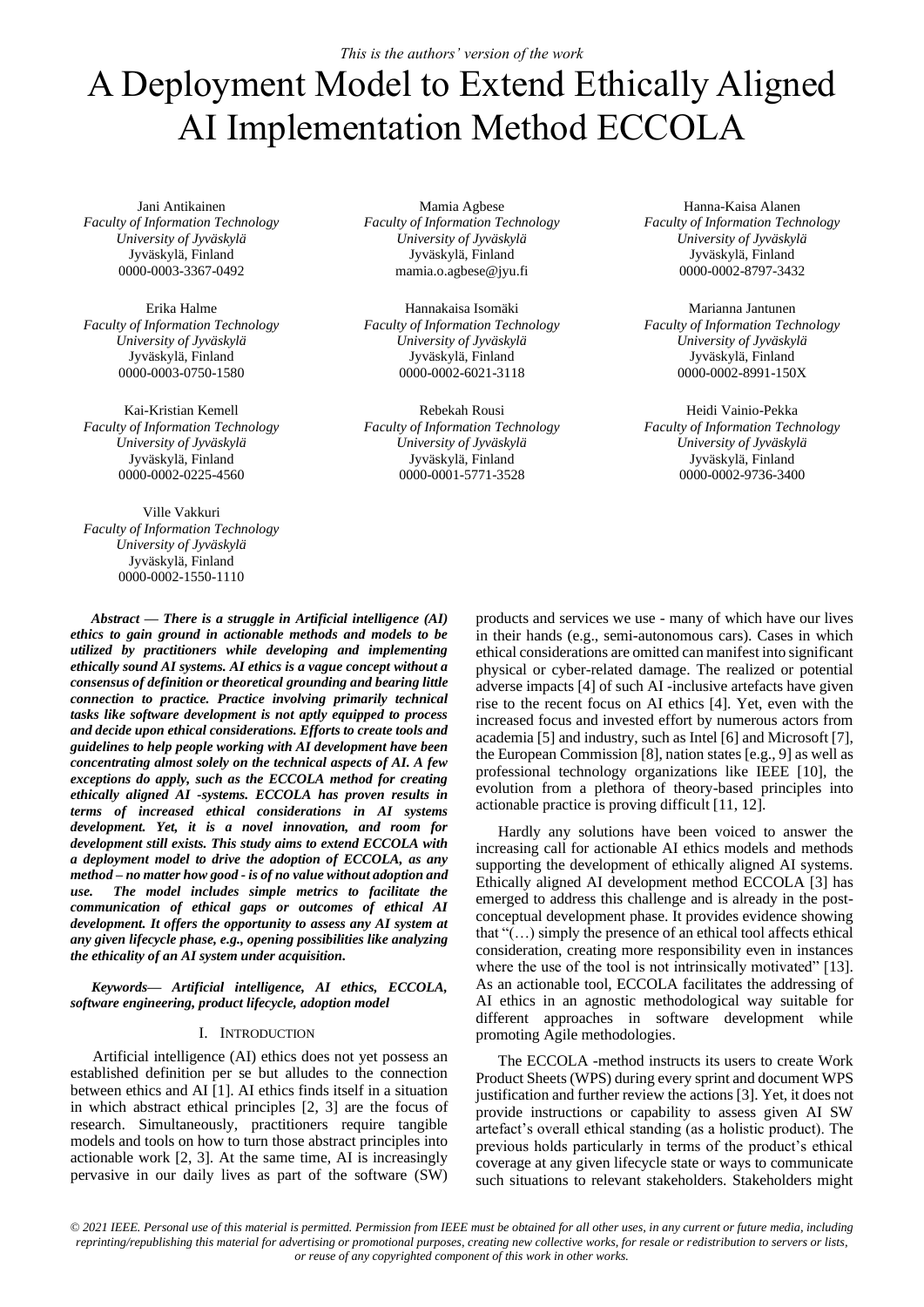represent differing points of view, needs, and concerns about the AI SW artefact, its ethical span, and little if any knowledge of software engineering (SE). Thus, a self-explanatory, rapidly deployable model characterized by ease-of-use is needed to plan, form, and communicate a situational picture of ECCOLA coverage. Such a framework further serves the need to involve all relevant stakeholders of the AI SW artefact (also beyond the artefact's development -phase) as a multidisciplinary assessment team. A team representing notions and needs that software developers and product owners are not alone equipped to cater for either resource or competencewise [4].

This paper will present a deployment model for the ECCOLA method, which builds on and extends ECCOLA. The model presented is at the same time a light assessment tool to provide visibility in the overall of the AI artefact's ethical standing. Motivation for the research is driven by the following notions: (1) No tool exists to assess ethically aligned AI SW creation effort (the scope of ECCOLA method), (2) a hypothesis that expands the ECCOLA toolset further incorporates the entire lifecycle of the SW product into its development logic, (3) to identify additional use cases for the ECCOLA method beyond the current use case, (4) to foster the adoption of ECCOLA via proposing an extension to its utilization on areas of planning, prioritization, and validation of ethical considerations, (5) to offer a capability to provide a snapshot of how ECCOLA's ethical considerations are realized at any given point in the AI SW product's lifecycle by embedding the situational picture with easily understandable and conveyable metrics, (6) a need to assure that ECCOLA's adoption and use has the relevant domain expertise involved from potentially very diverse stakeholder landscape, and that the stakeholders are actively involved, (7) addressing transparency, communication, and stakeholder involvement, (8) raising general awareness in AI ethics, (9) and creating a needed dialog between AI ethics theory and practice by researching and developing an artefact which considers theory yet is actionable and practical at the same time.

The authors of this paper agree with Morley et al [2], who argue for the need for the machine learning (ML) community to unite multi-disciplinary researchers into the pro-ethical design of tools and methodologies for ML and AI. This paper answers the call of Morley et al [2] to coordinate effort on applied (ML) ethics by creating more practical tools that are rapidly advanced. Such application expands into production environments and will utilize multi-disciplinary competencies represented by innovators, policymakers, designers, and so on [2]. The study aims to identify gaps while contributing to advances in the first three of six focus areas identified by Morley et al [2]:

#### *1. the development of a common language.*

*2. the creation of tools that ensure people, as individuals, groups, and societies, are given an equal and meaningful opportunity to participate in the design of algorithmic solutions at each stage of development.* 

*3. the evaluation of the tools that are currently in existence so that what works, what can be improved, and what needs to be developed can be identified.* 

The design science research (DSR) paradigm [14] is adopted to construct a conceptual model of the envisioned adoption framework for ECCOLA method. Further

positioning the paper and the work done within the DSR realm, one should consider the design science research methodology (DSRM) as the chosen research approach on the proposed lines of Peffers et al [15]. Emphasis is on designing and constructing an applicable real-world artefact (the framework), which aims to be generalizable, highly practical, and driven by a strong motivation to solve part of the problem in AI ethics currently experienced between theory and practice.

As the target of the study has been to aim for actionable and practical results, a considerable part of the study has been based especially on the first author's 24 years of ICT and business professional practice, as a reflective practitioner who uses knowledge-in-action [16] as a key tool. Knowledge-inaction refers to research paradigm of pragmatism and aims for both practical and scientific contribution [14].

This paper is aimed for any role involved in AI SW artefact's lifecycle from idea to use who have a need or interest to adopt and deploy AI ethical considerations. The paper is also relevant for researchers interested in AI ethics and the practice of implementing and assessing actionable approaches to the topic. The paper proceeds with Section II elaborating the related work and theories used, followed by presenting the ECCOLA deployment and assessment model in Section III, where Section IV will propose research opportunities and concludes the paper.

#### II. ECCOLA APPROACH TO AI ETHICS

This section is divided into two sub-sections. First the authors elaborate on AI ethics while the second section introduces the ECCOLA -method.

#### *A. AI Ethics*

The Introduction Section described how AI ethics do not currently entail an agreed-upon definition, even though the concept is not a new one, dating as far as the 1960s [2]. This paper does not dwell on this debate any further as the problematics quickly add up, for example, by similar terms existing with different definitions, e.g., ethical AI, which [17] defines as "the practice of using AI with good intention."

AI ethics are still primarily macro ethics, principles not grounded into individual decision making or consideration of one's agency and responsibility while solving some real-life problem with software inclusive of AI elements. The latter is echoed by Vakkuri et al [18] as they analyze the current state of AI ethics, finding it as a discussion on guidelines and principles. Unfortunately, according to McNamara et al [19], who studied ACM Code of Ethics principles' impact on practices, came to an outcome of impact been measured either as little or not at all. Analogous findings with McNamara et al are discovered by Vakkuri et al [18] as they summarize literature principles not finding traction on the practice. Perhaps a notion by Jobin et al [20] provides a descriptive take on the state of matters, noting that even these abstractions, the principles, which we found not to connect with practice, are much defined by the number that they appear on numerous AI guideline articles.

As developers are creating (AI) systems, they do so, reflecting on their personal views and values in the design and implementation of such systems. This is thus transferred into the systems themselves [21]. Unfortunately, more challenge for AI ethics is readily available. It has been shown that when the developers encounter ethical questions or issues, they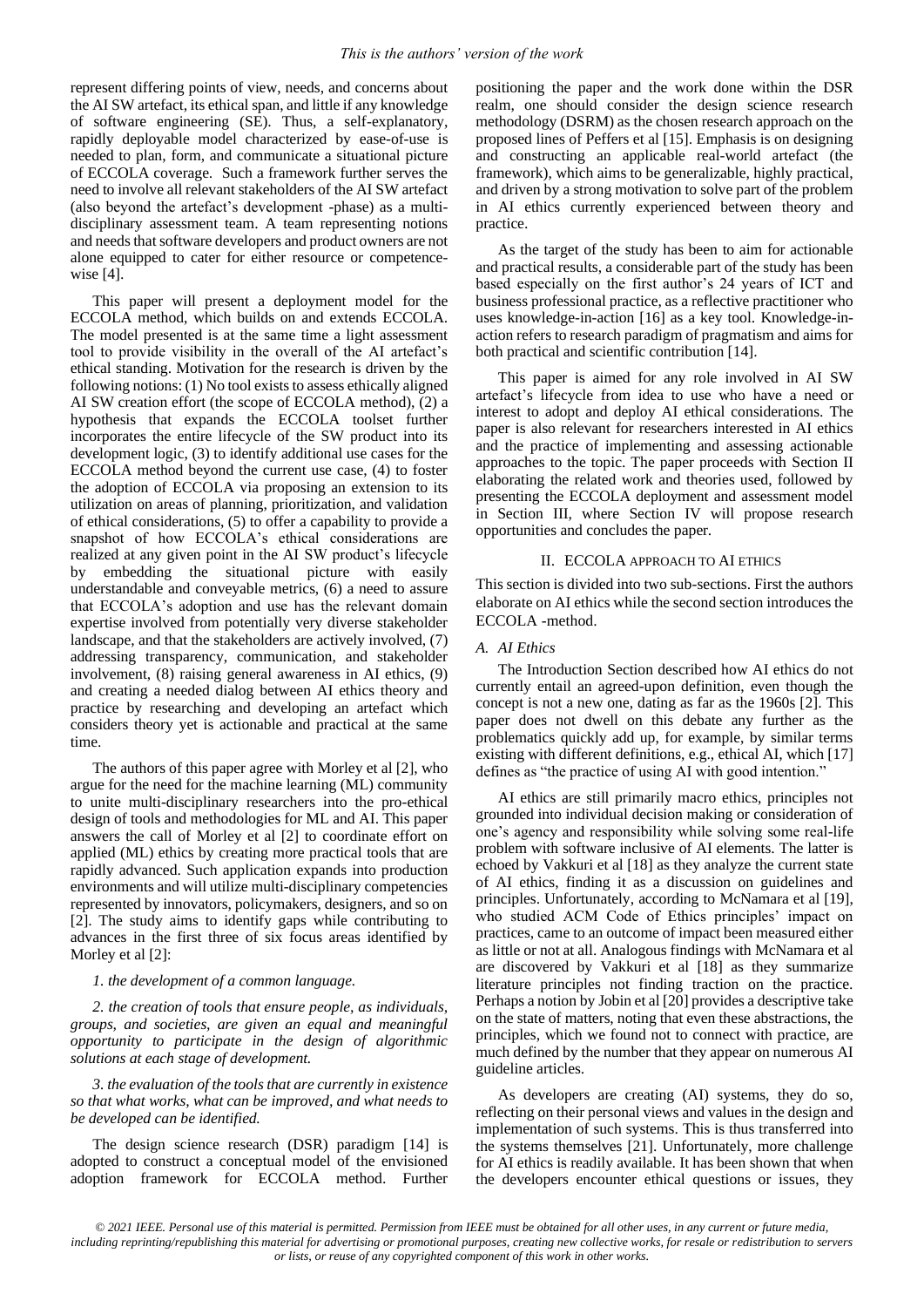often end up being simplified or entirely neglected [13]. Partly, this is explained by a lack of means to address ethical concerns, i.e., the lack of actionable tools [18]. A more plausible explanation is that ethical issues do not connect with their interests, which heavily hinge upon work concerns [22]. Ultimately, the state of matters is such that developers do not find ethics meaningful [13].

#### *B. ECCOLA*

The previous section addressed the disconnection of AI ethics principles and practice. Actionable tools (e.g., methods) have been proposed as one potential solution [e.g.,2,3] to bridge the gap. Such tools alone are not the complete answer as they come with further requirements. For example, Abrahamsson and Iivari [23] present a notion that SW developers prefer practical and straightforward methods. Tools, no matter how simple and functional are overlooked. At the same time, developers are allocated the vital role of implementing AI ethics [e.g.,2,3].

Answering the call for practical and actionable approaches to AI ethics, the ECCOLA method [3] has been created and initially validated [24] to have a positive effect on attention to ethical considerations of SW developers and product managers, even when the model is not enforced [13]. ECCOLA is agnostic of the SW development method as well as the context in which it is used. ECCOLA encourages organizations to consider the AI ethics of AI -enabled systems [3]. In the context of Lean software product development [25], ECCOLA positions as methods and practices. It takes advantage of ethical AI principles and concepts that others have created previously.

ECCOLA draws from both the European Commission's [8] and IEEE's [10] ethical AI. ECCOLA is materialized into a set of 21 cards, each representing one element of 8 themes (*analyze, data, transparency, agency & oversight, safety & security, wellbeing, fairness, and accountability*) of AI ethics principles. ECCOLA is meant to be light and to support agile methodologies. Thus its use would be straightforward.

For each iterative development sprint, the cards representing the relevant elements (e.g., *data quality* under *data* -theme) for that sprint are selected, the selection justified and documented. Next, during development tasks the selected cards are reviewed and documented for action taken on them. Last, at the end of the sprint, the planned actions are evaluated, the card deck revised and the cards most relevant for the next sprint are selected.[3]

Each ECCOLA card empowers ethical thinking in the development process via providing motivation for the element it represents (why it is important, why to do), practical ideas on what to do to cover the element and practical example(s) of the element in question.[3]

Although ECCOLA is a rare breed in providing actionable guidance and considerations for otherwise abstract AI ethics principles [3], it is still a relatively novel tool. Hence, it has much potential for development and expansion of the method.

#### III. THE DEPLOYMENT MODEL

This section will introduce the created deployment model for ECCOLA. The section is split into three sub-sections. The first sub-section will frame the boundaries of what should be considered while developing a deployment model for ECCOLA. The second sub-section describes the created model's process and use. The third sub-section will

demonstrate a communicable situation picture snapshot -chart of how different ECCOLA- themes and their elements can be visualized and communicated.

#### *A. Deployment model considerations*

Among other challenges with AI ethics are the notions that ethics are culturally dependent. It is likely that there will never be consensus on a universal definition of principles [4]. Further, the context in which ethics are applied plays a significant role. Context influences the types of ethical considerations that most matter in a AI system [3,4]. S*oftware developers* and *product managers* can be given tools to help identify, address and act on ethical questions that are faced in their work. There will be ethical trade-offs, and there will be risk management decisions to be made, which can be addressed only by the context-set stakeholders [4].

While ECCOLA has been developed, there has been a set of design principles applied. These same design principles need to apply to deployment model to form a coherent package of ECCOLA -tools. Those are considered in the following list. Additionally, several highlights from the AI ethics -research field have been raised to be considered in the conceptual framework creation.

The applied design principles (can be considered as requirements) are: (1) flexible and easy to use (ECCOLA), (2) modular to fit a wide variety of contexts (ECCOLA), (3) suitable for agile development (ECCOLA), (4) iterative, a cyclic process rather than linear [26,4], (5) actionable (ECCOLA, e.g. [2&27]), (6) non-bureaucratic (ECCOLA), (7) motivating and encouraging rather than judging (ECCOLA), (8) multi-disciplinary [4, 27], (9) facilitating participation and stakeholder involvement ([4,26,25]), (10) supporting systematic ethical impact analysis when ethical trade-offs arise ([4,26]), (11) applicable through and at any point in software product's lifecycle ([4,27]).

As the scope of this study is limited to a conceptual model, no evidence can be presented without further testing how the framework adheres to all the listed items that its design is based on.

#### *B. Deployment process*

A set of processes forming the deployment model is presented. ECCOLA is designed to be non-linear, constructive and modular instead of an iteratively repeated linear process. The software developers applying it deemed it as "(…) just another process tackled onto their other processes" [3]. The presented framework does not interfere with ECCOLA's core practices, for example, with introducing an iterative process, but it extends around it for several purposes. Those purposes are listed in the design principles in the previous section. Two quotes from Peters et al [4] aptly stress several of the design choices:

*It is impossible to provide ethical principles that will be specific enough to give answers in practice yet broad enough to apply universally. But it is possible to provide a process.* 

*While every team and organization may devise their solutions to ethical dilemmas, they should have systematic processes to do so consciously and rigorously, leaving a record of these processes and the values and rationale they employed to make decisions. Such a process will not guarantee a product has no negative consequences, but it will help mitigate the risks and provide professionals with the reassurance of acting responsibly. (…)*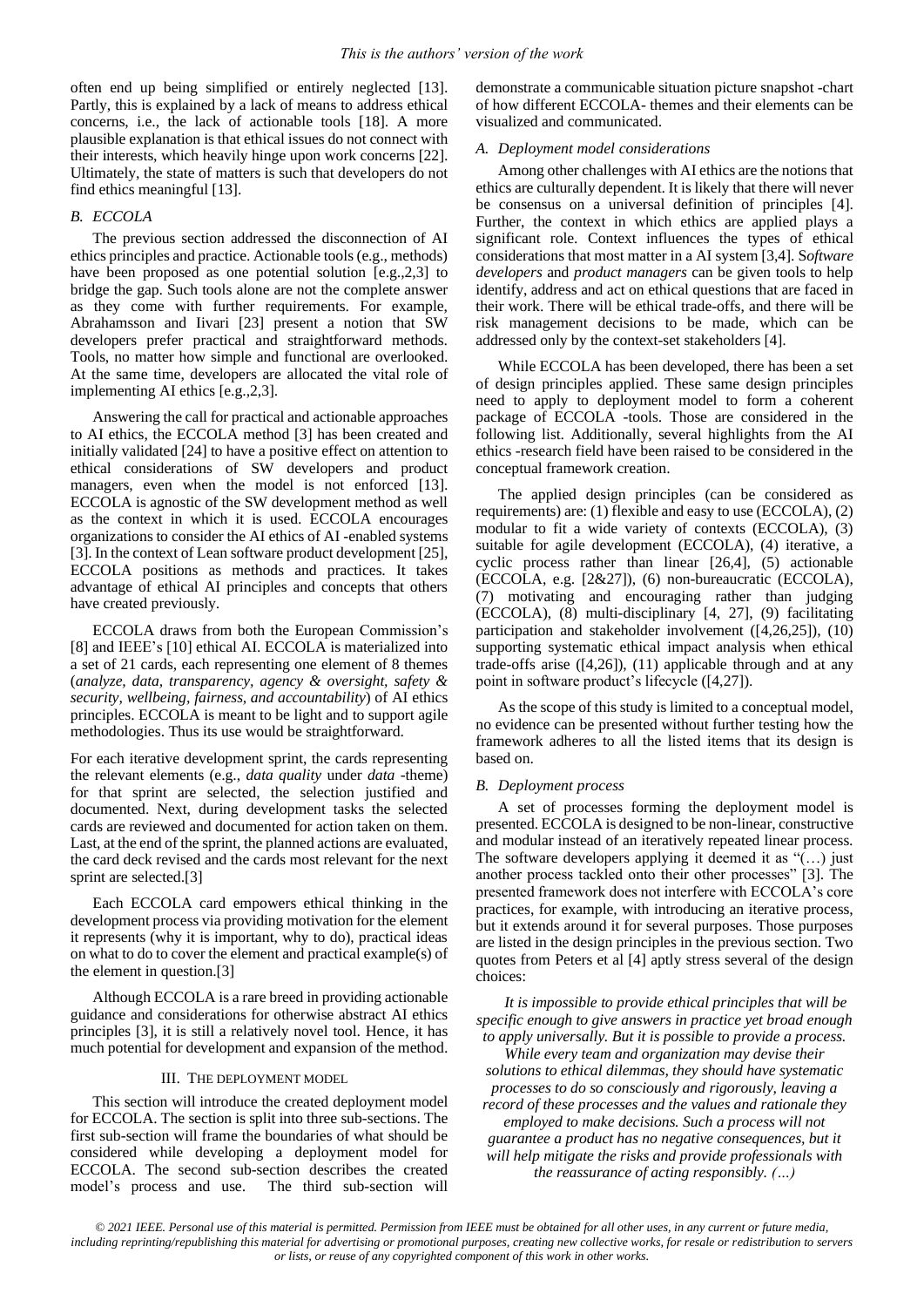*Ethical implications should be considered early on and throughout the design, development, and implementation phases since value-laden trade-offs are often made even during the earliest stages of design. Therefore, ethical impact evaluation must be an ongoing, iterative process one that involves various stakeholders at every step, and can be re-evaluated over time, and as new issues emerge.*

Fig. 1 presents the deployment end-to-end process that is proposed to be used to extend the existing ECCOLA method. The items in the model are subject to be adapted to differing needs and thus are provided in most cases only by naming the sub-processes and leaving the interpretation and implementation for the practitioner, i.e., avoiding making the framework too rigid or suitable only for a limited set of contexts.

The sub-processes (1.1 through 4.5) are elaborated as follows:

1.1 Any actor having a vested interest in the AI product should be involved in the entire framework and most desirably starting from the very beginning of the process, not merely the usual software development-centric roles. This is due to the fact that many ethical questions involve expertise the developing roles do not necessarily have, e.g., compliance, corporate risk management

1.2 Facilitating communication, participation, and shared vision creation of what the product will be once released and ensuring that ECCOLA method and this framework extension are established among stakeholders

1.3 A central process for the whole model: each stakeholder is presented with 21 tokens. They are to distribute the 21 tokens between ECCOLA cards as per their understanding of what cards are more relevant than others when considering the whole product once complete and in use.

The previous notion also reflects the idea that trade-offs are needed in most cases, and not all ethical considerations can be considered equally [4]. As contexts and motivations vary, it is necessary to understand what things matter the most in this context and which items perhaps have no impact at all. The card with the highest number of assigned tokens (sum of tokens given by each stakeholder) is the highest priority.

The one with the least number of tokens (0 is acceptable) is the least priority. How these priorities translate to objectives and e.g., user stories or requirements is up to the team to plan in process 1.7

1.4 Potential triggers like upcoming requirements from an analysis of regulation impacting the product and its use, any stakeholder requiring the re-evaluation of prioritization and target state, and so on are identified and tracked in 2.4

1.5 Using the Situation picture chart introduced and explained in the next Section, an initial target state is formed to show how ECCOLA cards (i.e., ethical considerations) are situated in the chart concerning their relevance – this is the baseline to which outcomes are later compared plans versus outcomes

1.6 Involving and participating stakeholders on the prioritization results, what they mean for the product, and in terms of work to be done

1.7 A sprint plan or any plan identifying the set priorities and work or definition of work needed to realize those priorities is formed

2.1-2.3 these are the ECCOLA core processes [3]

2.4 A continuous sub-process governed by, e.g., the *product manager* or *design lead*. The process allows for identification of any previously agreed trigger to initiate the 3. -process

3.1 Each stakeholder can reflect the potentially changed environment of the developed product and reassign their prioritization tokens as they wish

3.2 Per outcome of 3.1 and other issues considered, the guiding instruments (e.g., requirements, user stories) of the development are adjusted accordingly, if needed

3.3 Prior plans are updated according to factors discovered in subprocess 3.1, as is the target state picture if changes are of sufficient impact

3.4 A process that is getting input from 3.1-3.3 and assuring that needed traceability of decision made and their ratification is documented and traceable



Fig. 1. The deployment process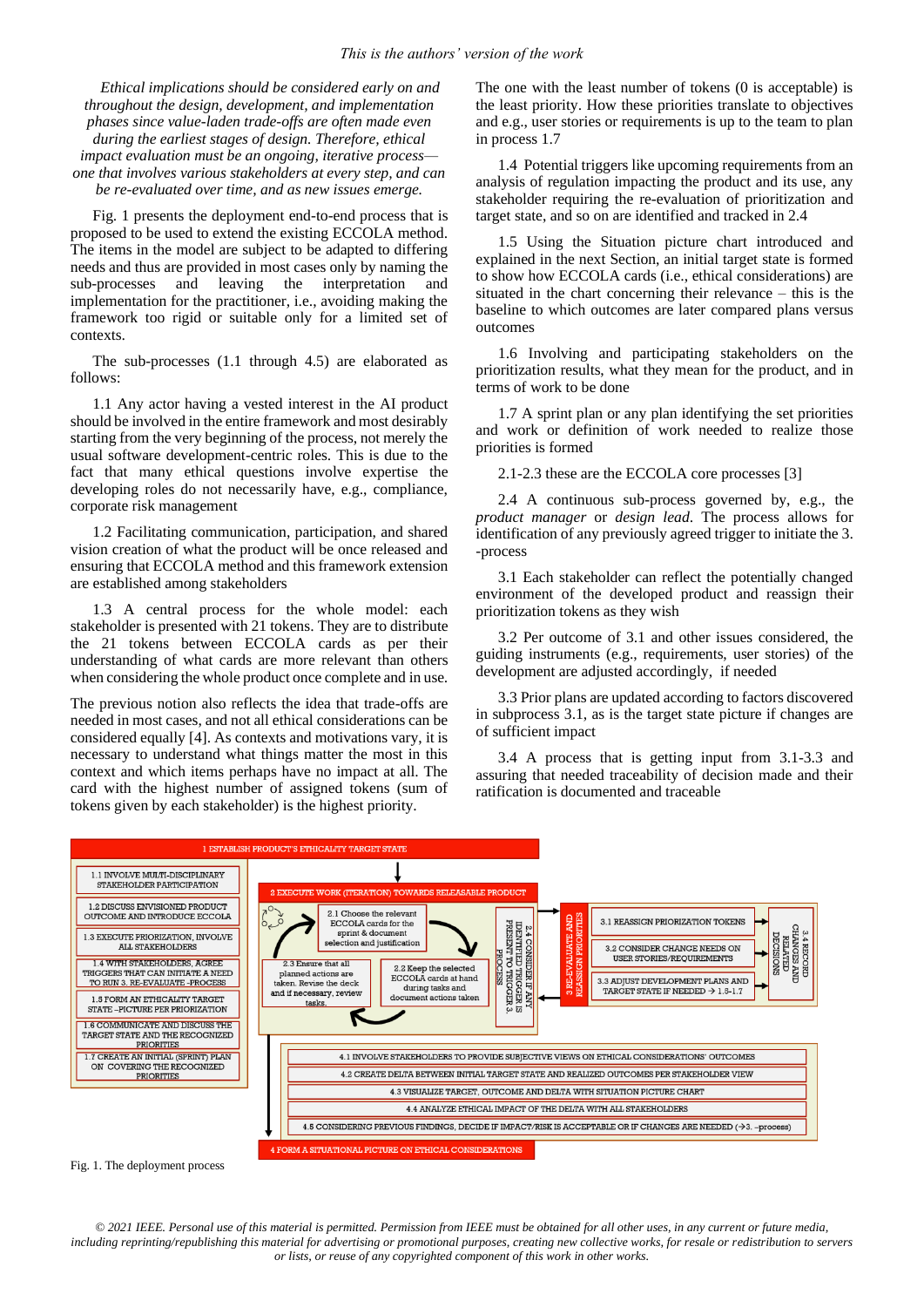4.1 As ethical factors are impossible to benchmark [3] (i.e., what is ethical enough) and highly subjective to context, metrics prove challenging to produce. Yet, some form of them is needed for communicating the ethicality of the product and the work involved. In this process, each stakeholder will score each ECCOLA card for her subjective assessment of how the card has been covered, considering its previously set priority. That is done with a simple 1-5 Likert-scale, for each card by each stakeholder: *1: strongly disagree, 2: disagree, 3: neither agree nor disagree, 4: agree and 5: agree strongly*. The average of the score is calculated and presented in 4.3

4.2 The latest outcomes from 3.1-3.3 are compared to the initial target state set in 1.5 to show how (and why) the target state has changed from the initial target as cards have been reprioritized along the process

4.3 A visualization (Fig. 2) is presented to analyze, if the set target is met or not met and how the target has potentially changed during the product development process

4.4 Using the chart created in subprocess 4.3, needed sessions are facilitated involving all previous stakeholders to elaborate findings from 4.3 and if there is considerable delta, initiate needed ethical impact analyses, enterprise risk management process, or similar control method

4.5 Per outcome of subprocess 4.4, the created product is either "sufficiently ethical" or having flaws that need returning to the drawing board and back to process number 3.

#### *C. AI SW product's ethicality situational picture*

Within the previous sections, it has been noted that AI ethics are very subjective and sensitive to their considered context. Also, the current discussions on AI ethics are around ethical principles and if they can be created. Such principles have almost zero traction with what AI ethics practice is longing for – actionable tools. How can ethical considerations be managed, evaluated, and communicated in such way that all stakeholders can understand the communication?

As part of the presented framework and in addressing the needs of such a communication, participation, and planningaid tool, an effort to contribute is presented. Respecting the principles (requirements) set in section A, an ethical situational picture Fig. 2 (visualization) is created. An example of how the results emerging from using the model with ECCOLA is shown in Fig. 2. The numbers correspond to ECCOLA card numbers [3], e.g., #8 is *data quality*.



The situational picture (Fig. 2) is populated according to the following rules:

- the perceived relevance-axis scale is created so that the ECCOLA card receiving the lowest token amount defines "low importance" while the card receiving the highest token amount defines the "high importance" -boundary. The middle of the axis is determined by the card coming closest to the average token amount of the cards
- valuation consensus axis communicates how an agreement on the relevance of each ECCOLA card the stakeholders has been arrived upon. Thus, the card with the highest valuation defines the upper boundary of the axis, and the one with the lowest consensus defines the bottom perimeter. The card that comes closest to the consensus difference score represents the axis centre
- valuation consensus score is defined for each card by identifying the median of the token assignments from each stakeholder and then analyzing how many of the assigned priorities differ more than one token over or under from the median value. The number of such deviations is the (negative) harmony score. The card with the lowest harmony score has the highest harmony among stakeholders' views on priorities. In contrast, the one with the highest score communicates that the stakeholders' opinions on that card are most mixed
- bubble color communicates the outcome of sub-process 4.1, i.e., the stakeholders' view on how well each card has been covered in the development work done. The value is created by calculating the average of Likert scores assigned by the stakeholders in subprocess 4.1. In the range of 4...5, the bubble is green. 3…4 is indicated by yellow, and values below three are designated as red
- size of the bubble (small, medium, large) conveys if the card's priority has been changed along the software development process. No changes correspond to default medium size. An increase in priority is indicated by a large bubble and a decrease in priority by a small bubble
- presented bubble size -coding can be replaced with "initial state"-instance of the card presented in the chart, e.g., by a gray bubble with a connector between the initial relevance score position and the position at subprocess 4.3

The presented situational picture (Fig. 2) is an integral part of the model and works in unison with the deployment process. It starts from the beginning of drafting out the target state of the product's ethical considerations and priorities and ending up through the iterative processes in between to convey to the stakeholders (e.g., management) the ethicality of the product at hand. Although very simple, it might turn out to be a valuable communication tool and evidence of ethical decisions made during the product lifecycle.

Use cases for the ethicality situational picture should be many according to the first author's experience. The need of communication and involvement are paramount, and the concept of the situational picture presented is created with that need in mind, not forgetting the simple use of the tool.

Fig. 2. An example of assessment results from an imaginary AI product